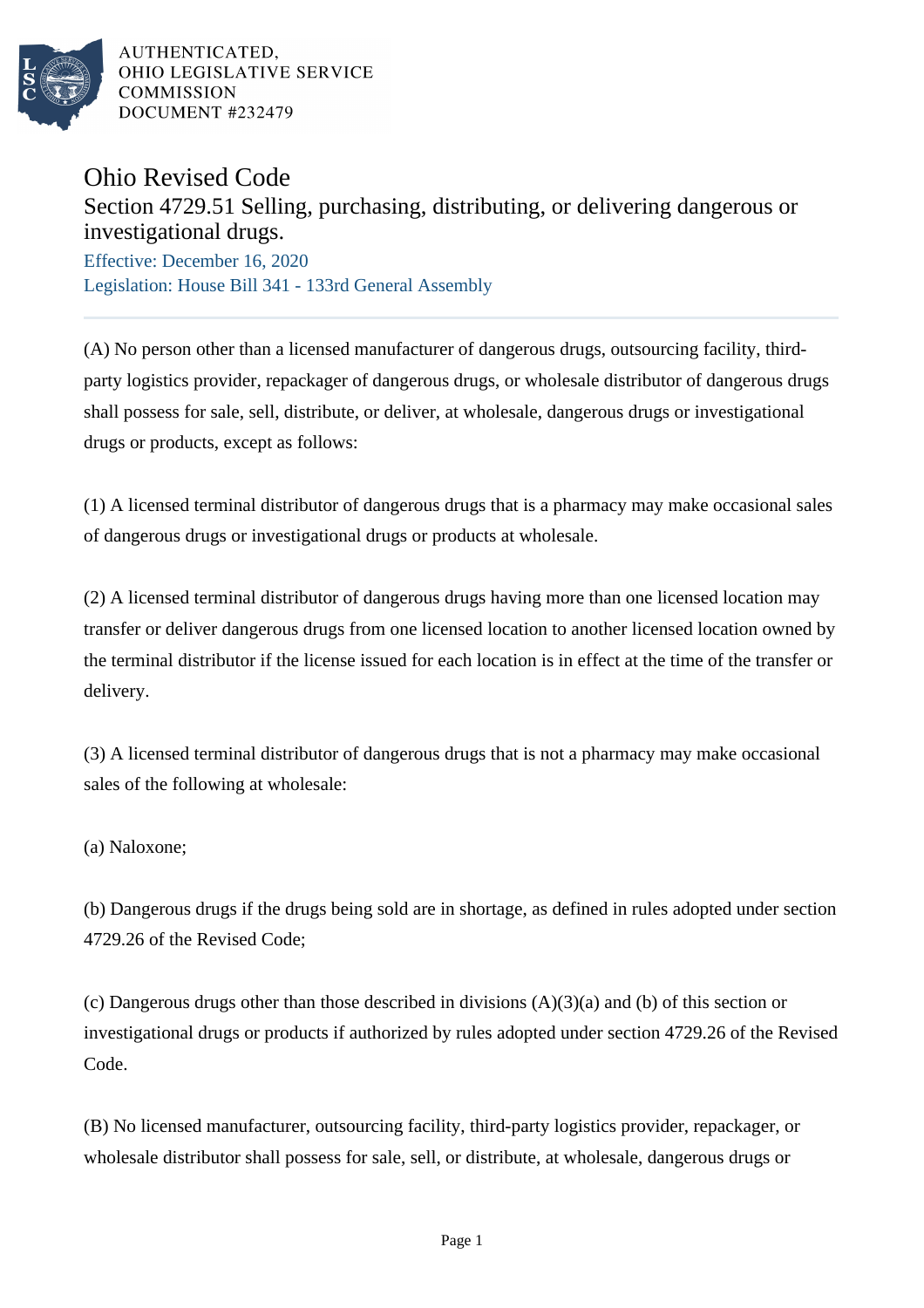

investigational drugs or products to any person other than the following:

(1) Subject to division (D) of this section, a licensed terminal distributor of dangerous drugs;

(2) Subject to division (C) of this section, any person exempt from licensure as a terminal distributor of dangerous drugs under section 4729.541 of the Revised Code;

(3) A licensed manufacturer, outsourcing facility, third-party logistics provider, repackager, or wholesale distributor;

(4) A terminal distributor, manufacturer, outsourcing facility, third-party logistics provider, repackager, or wholesale distributor that is located in another state, is not engaged in the sale of dangerous drugs within this state, and is actively licensed to engage in the sale of dangerous drugs by the state in which the distributor conducts business.

(C) No licensed manufacturer, outsourcing facility, third-party logistics provider, repackager, or wholesale distributor shall possess for sale, sell, or distribute, at wholesale, dangerous drugs or investigational drugs or products to either of the following:

(1) A prescriber who is employed by either of the following:

(a) A pain management clinic that is not licensed as a terminal distributor of dangerous drugs with a pain management clinic classification issued under section 4729.552 of the Revised Code;

(b) A facility, clinic, or other location that provides office-based opioid treatment but is not licensed as a terminal distributor of dangerous drugs with an office-based opioid treatment classification issued under section 4729.553 of the Revised Code if such a license is required by that section.

(2) A business entity described in division (A)(2) or (3) of section 4729.541 of the Revised Code that is, or is operating, either of the following:

(a) A pain management clinic without a license as a terminal distributor of dangerous drugs with a pain management clinic classification issued under section 4729.552 of the Revised Code;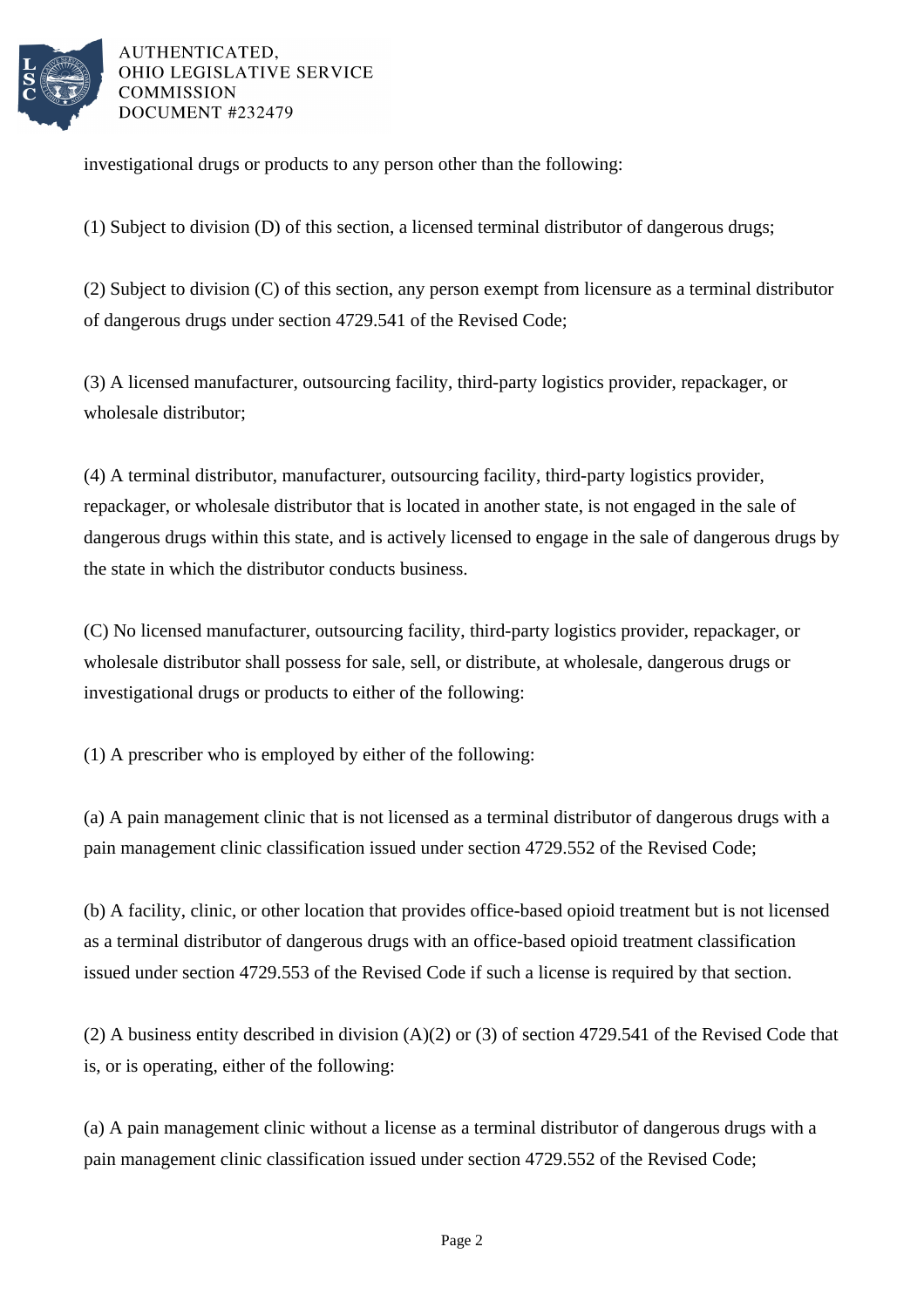

(b) A facility, clinic, or other location that provides office-based opioid treatment without a license as a terminal distributor of dangerous drugs with an office-based opioid treatment classification issued under section 4729.553 of the Revised Code if such a license is required by that section.

(D) No licensed manufacturer, outsourcing facility, third-party logistics provider, repackager, or wholesale distributor shall possess dangerous drugs or investigational drugs or products for sale at wholesale, or sell or distribute such drugs at wholesale, to a licensed terminal distributor of dangerous drugs, except as follows:

(1) In the case of a terminal distributor with a category II license, only dangerous drugs in category II, as defined in division (A)(1) of section 4729.54 of the Revised Code;

(2) In the case of a terminal distributor with a category III license, dangerous drugs in category II and category III, as defined in divisions (A)(1) and (2) of section 4729.54 of the Revised Code;

(3) In the case of a terminal distributor with a limited category II or III license, only the dangerous drugs specified in the license.

(E)(1) Except as provided in division (E)(2) of this section, no person shall do any of the following:

- (a) Sell or distribute, at retail, dangerous drugs;
- (b) Possess for sale, at retail, dangerous drugs;
- (c) Possess dangerous drugs.
- $(2)(a)$  Divisions  $(E)(1)(a)$ ,  $(b)$ , and  $(c)$  of this section do not apply to any of the following:

(i) A licensed terminal distributor of dangerous drugs;

(ii) A person who possesses, or possesses for sale or sells, at retail, a dangerous drug in accordance with Chapters 3719., 4715., 4723., 4725., 4729., 4730., 4731., and 4741. of the Revised Code;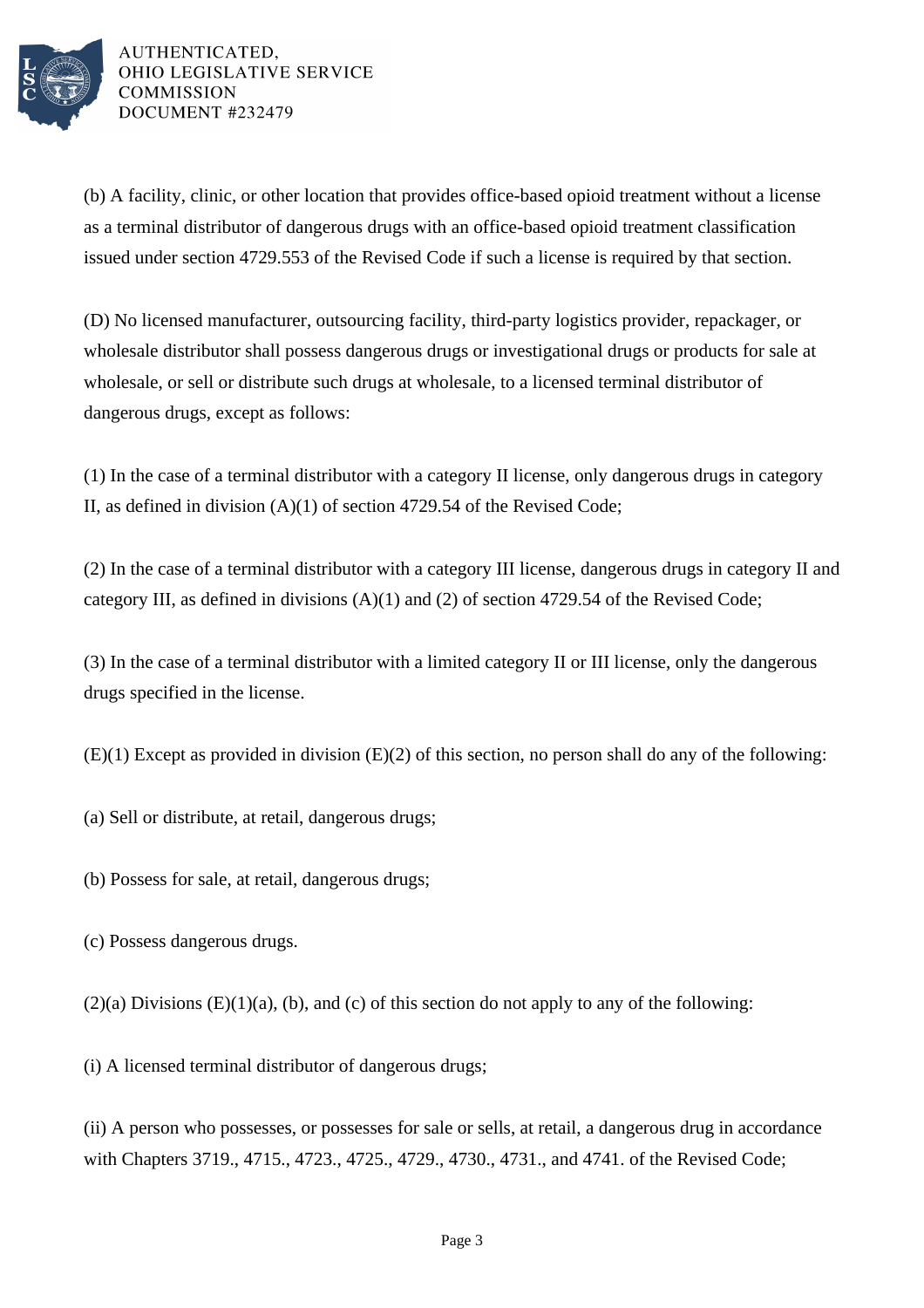

(iii) Any of the persons identified in divisions  $(A)(1)$  to  $(5)$  and  $(13)$  of section 4729.541 of the Revised Code, but only to the extent specified in that section.

(b) Division  $(E)(1)(c)$  of this section does not apply to any of the following:

(i) A licensed manufacturer, outsourcing facility, third-party logistics provider, repackager, or wholesale distributor;

(ii) Any of the persons identified in divisions (A)(6) to (12) of section 4729.541 of the Revised Code, but only to the extent specified in that section.

(F) No licensed terminal distributor of dangerous drugs or person that is exempt from licensure under section 4729.541 of the Revised Code shall purchase dangerous drugs or investigational drugs or products from any person other than a licensed manufacturer, outsourcing facility, third-party logistics provider, repackager, or wholesale distributor, except as follows:

(1) A licensed terminal distributor of dangerous drugs or person that is exempt from licensure under section 4729.541 of the Revised Code may make occasional purchases of dangerous drugs or investigational drugs or products that are sold in accordance with division  $(A)(1)$  or  $(3)$  of this section.

(2) A licensed terminal distributor of dangerous drugs having more than one licensed location may transfer or deliver dangerous drugs or investigational drugs or products from one licensed location to another licensed location if the license issued for each location is in effect at the time of the transfer or delivery.

(G) No licensed terminal distributor of dangerous drugs shall engage in the retail sale or other distribution of dangerous drugs or investigational drugs or products or maintain possession, custody, or control of dangerous drugs or investigational drugs or products for any purpose other than the distributor's personal use or consumption, at any establishment or place other than that or those described in the license issued by the state board of pharmacy to such terminal distributor.